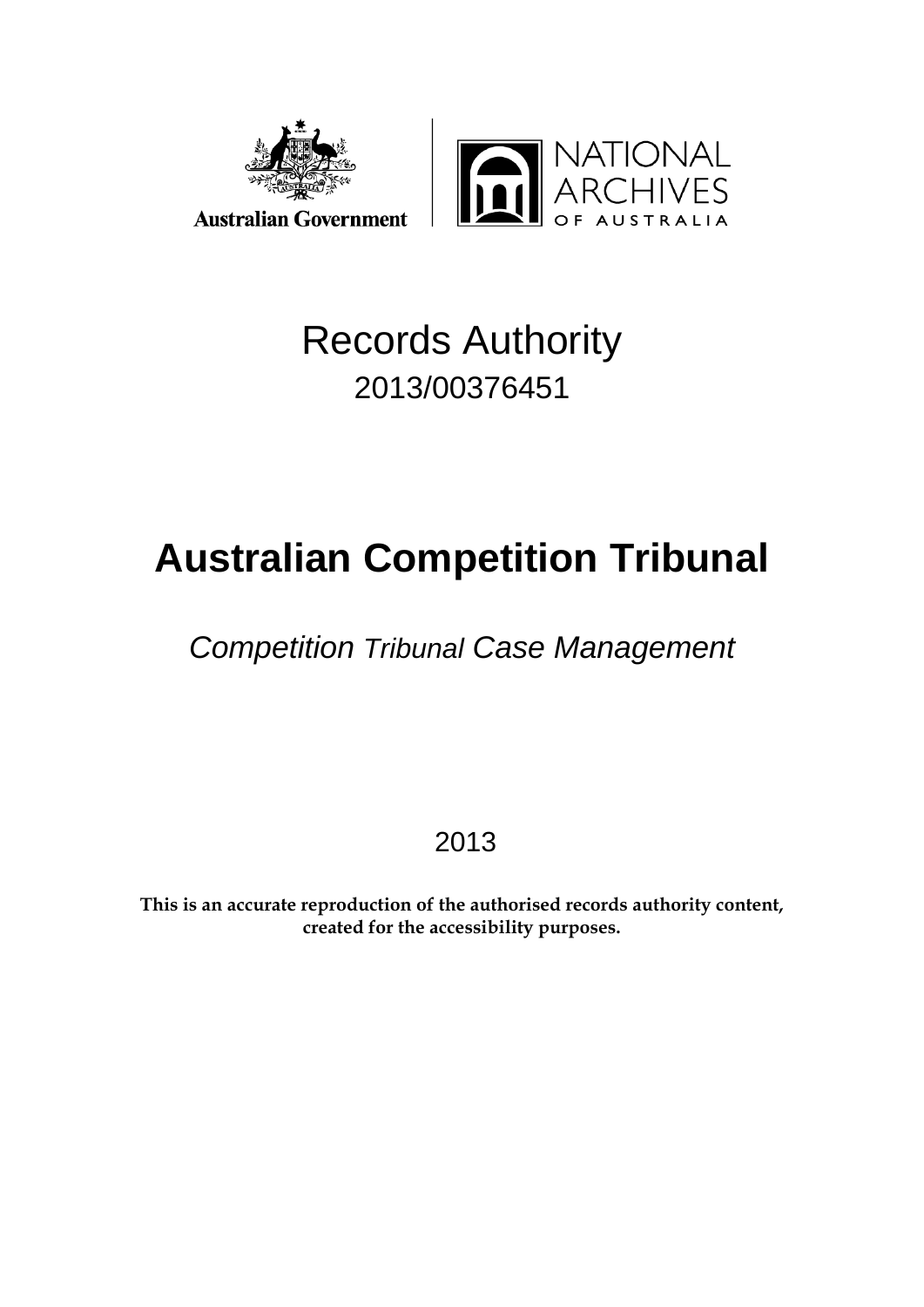#### **CONTENTS**

|                                             | $\overline{\phantom{0}}$ 5 |
|---------------------------------------------|----------------------------|
| <b>COMPETITION TRIBUNAL CASE MANAGEMENT</b> |                            |

© Commonwealth of Australia 2013

This work is copyright. Apart from any use as permitted under the *Copyright Act 1968,* no part may be reproduced by any process without prior written permission from the National Archives of Australia. Requests and inquiries concerning reproduction and rights should be directed to the Publications Manager, National Archives of Australia, PO Box 7425, Canberra Business Centre ACT 2610, Australia.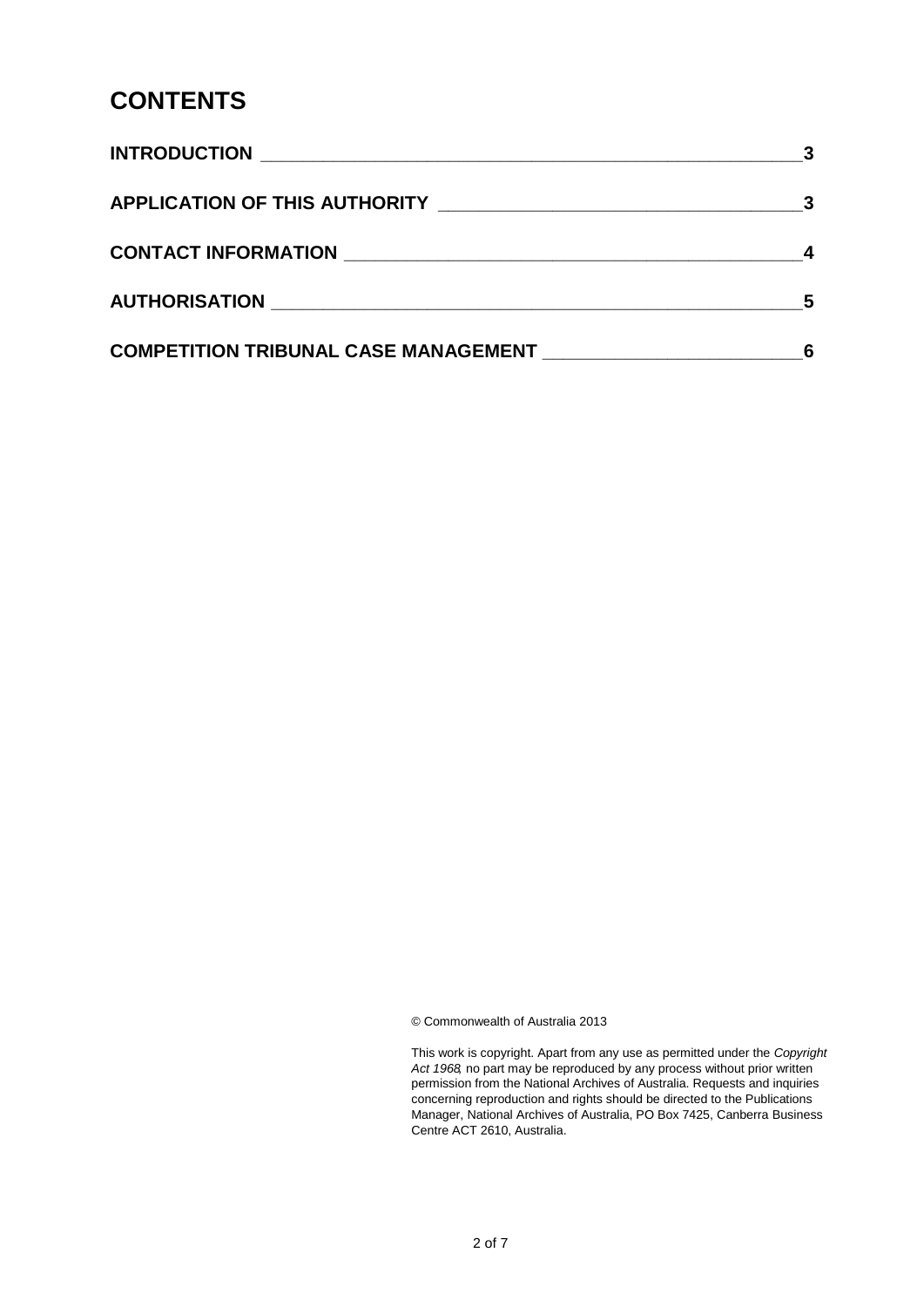#### <span id="page-2-0"></span>**INTRODUCTION**

The Australian Competition Tribunal and the National Archives of Australia have developed this Records Authority to set out the requirements for keeping or destroying records for the core business area of Competition Tribunal Case Management. It represents a significant commitment on behalf of the Australian Competition Tribunal to understand, create and manage the records of its activities.

This Authority is based on the identification and analysis of the business of the Australian Competition Tribunal. It takes into account the agency's legal and organisational records management requirements, and the interests of stakeholders, the agency and the National Archives of Australia.

The Authority sets out those records that need to be retained as national archives and specifies the minimum length of time that temporary records need to be kept. This Authority gives the Australian Competition Tribunal permission under the *Archives Act 1983*, for the destruction of the temporary records described after the minimum retention period has expired. Retention periods for these temporary records are based on: an assessment of business needs; broader organisational accountability requirements; and community expectations, and are approved by the National Archives of Australia on the basis of information provided by the agency.

As changes in circumstances may affect future records management requirements, the periodic review of this Authority is recommended. All amendments must be approved by the National Archives of Australia.

#### <span id="page-2-1"></span>**APPLICATION OF THIS AUTHORITY**

- 1. This Authority should be used in conjunction with the Tribunals Records Authority 2011/00681744 covering Tribunal External Relations and Tribunal Management and Statutory Appointments.
- 2. This Authority is to be used to determine how long records must be kept. Records are matched to the relevant business area and records class in the Authority.
	- Where the minimum retention period has expired and the records are not needed for agency business they should be destroyed as authorised in this Authority;
	- Records that have not reached the minimum retention period must be kept until they do; and
	- Records that are identified as retain as national archives (RNA) are to be transferred to the National Archives of Australia for preservation.
- 3. This Authority should be used in conjunction with general records authorities such as:
	- AFDA Express which covers administrative business processes and records common to many Australian Government agencies; and
	- General Records Authority (31) For source (including original) records that have been copied, converted or migrated.
- 4. The Normal Administrative Practice (NAP) provision of the *Archives Act 1983* gives agencies permission to destroy certain records without formal authorisation. This usually occurs where records are duplicated, facilitative or for short-term use only. NAP does not replace arrangements agreed to in records authorities but can be used to destroy very low-value records. The National Archives recommends that agencies develop and implement a Normal Administrative Practice policy. Advice and guidance on destroying records as a normal administrative practice and on how to develop an agency NAP policy is available from the National Archives' website at **[www.naa.gov.au](http://www.naa.gov.au/)**
- 5. Records that are reasonably likely to be needed as evidence in a current or future judicial proceeding or are subject to a request for access under the *Archives Act 1983*, the *Freedom of Information Act 1982* or any other relevant Act must not be destroyed until the action has been completed.
- 6. Records subject to a disposal freeze must not be destroyed until the freeze has been lifted. Further information about disposal freezes and whether they affect the application of this Authority is available from the National Archives website at **[www.naa.gov.au](http://www.naa.gov.au/)**
- 7. Where the method of recording information changes (for example from a manual system to an electronic system, or when information is migrated to a new system) this authority still applies, providing the records document the same business area. The information must be accessible for the period of time prescribed in this Authority.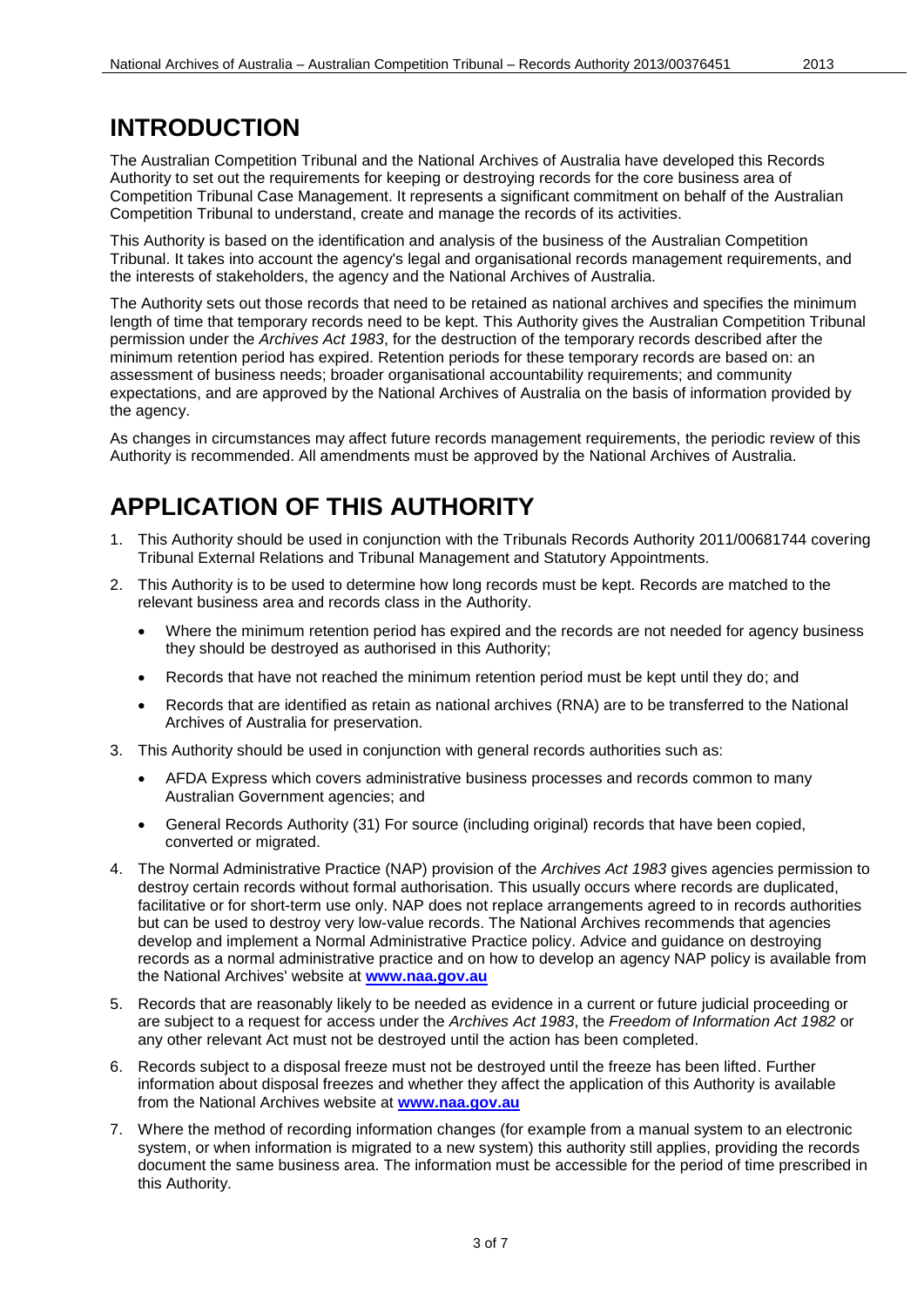- 9. Records coming within 'retain as national archives' classes in this Authority have been determined to be part of the archival resources of the Commonwealth under section 3C of the *Archives Act 1983*. The determination of Commonwealth records as archival resources of the Commonwealth obliges agencies to transfer the records to the National Archives when they cease to be current and, in any event, within 15 years of the records coming into existence, under section 27 of the *Archives Act 1983*.
- 10. Records in the care of agencies should be appropriately stored, managed and preserved. Agencies need to meet this obligation to ensure that the records remain authentic and accessible over time. Under Section 31 of the *Archives Act 1983*, access arrangements are required for records that become available for public access including those records that remain in agency custody.
- 11. Arrangements should be made with the National Archives when records are to be transferred into custody. The National Archives accepts for transfer only those records designated as national archives.
- 12. Advice on how to use this Authority is available from the Australian Competition Tribunal records manager. If there are problems with the application of the Authority that cannot be resolved, please contact the National Archives.

### <span id="page-3-0"></span>**CONTACT INFORMATION**

For assistance with this authority or for advice on other records management matters, please contact the National Archives' Agency Service Centre.

| Queen Victoria Terrace            | Tel:     | (02) 6212 3610           |
|-----------------------------------|----------|--------------------------|
| Parkes ACT 2600                   | Fax:     | (02) 6212 3989           |
| PO Box 7425                       | Email:   | recordkeeping@naa.gov.au |
| Canberra Business Centre ACT 2610 | Website: | www.naa.gov.au           |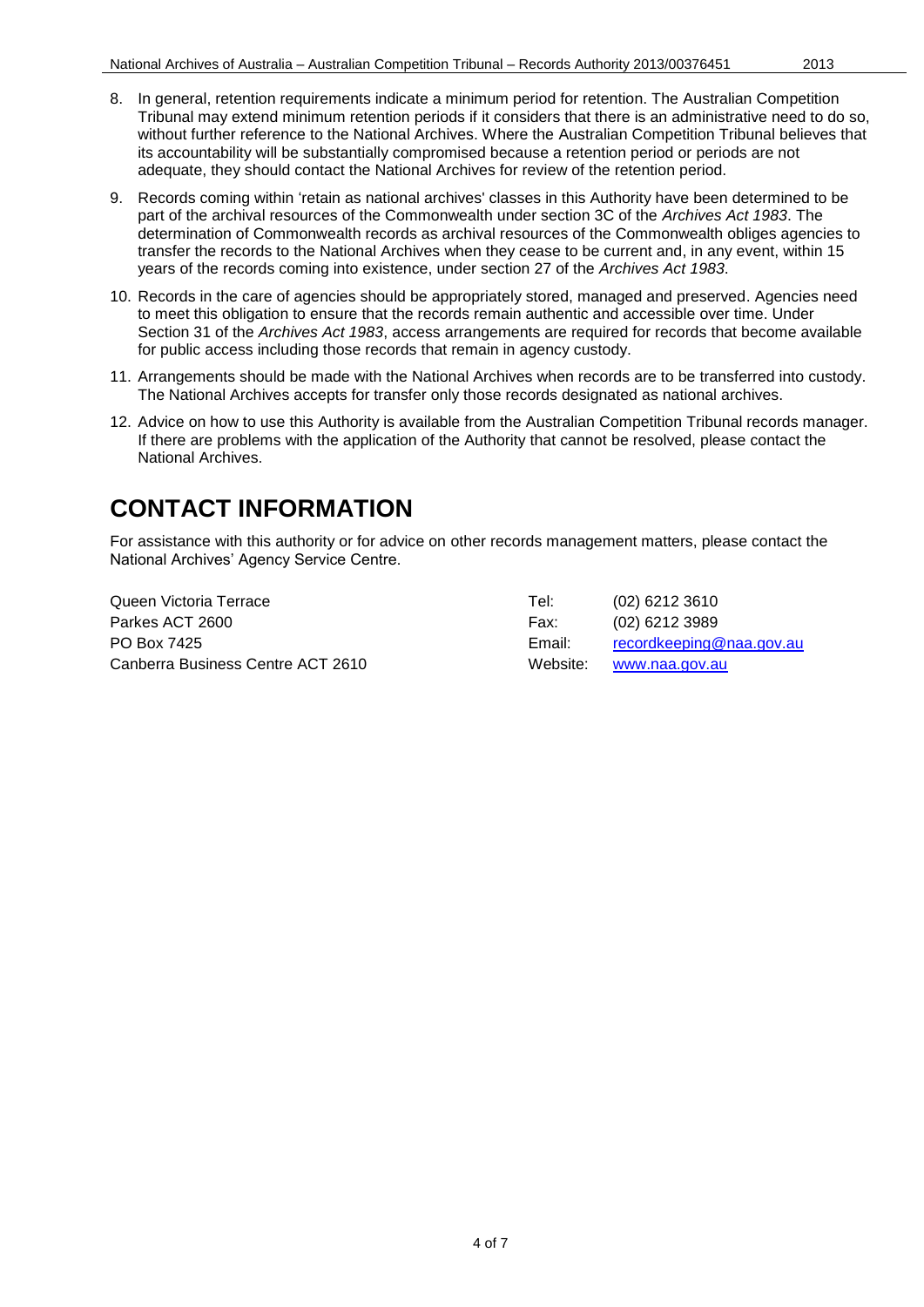#### <span id="page-4-0"></span>**AUTHORISATION**

#### **RECORDS AUTHORITY 2013/00376451**

| Person to whom notice of<br>authorisation is given: | Justice John Ronald Mansfield<br>President<br><b>Australian Competition Tribunal</b><br>Roma Mitchell Commonwealth Law Courts Buildings<br>Level 5, 3 Angas Street<br>Adelaide SA 5000 |
|-----------------------------------------------------|----------------------------------------------------------------------------------------------------------------------------------------------------------------------------------------|
|                                                     |                                                                                                                                                                                        |

| <b>Purpose:</b>     | Authorises arrangements for the disposal of records in accordance with<br>Section 24(2)(b) of the Archives Act 1983                                                                             |
|---------------------|-------------------------------------------------------------------------------------------------------------------------------------------------------------------------------------------------|
|                     | Determines records classed as 'Retain as national archives' in this<br>Records Authority to be part of the archival resources of the<br>Commonwealth under section 3C of the Archives Act 1983. |
|                     |                                                                                                                                                                                                 |
| <b>Application:</b> | All core business records relating to Competition Tribunal Case<br>Management.                                                                                                                  |
|                     |                                                                                                                                                                                                 |

This authority gives permission for the destruction, retention or transfer to the National Archives of Australia of the records described. This authority will apply only with the consent of the agency currently responsible for the business documented in the records described.

Authorised by **Date of issue:** David Fricker 13 November 2013 Director-General National Archives of Australia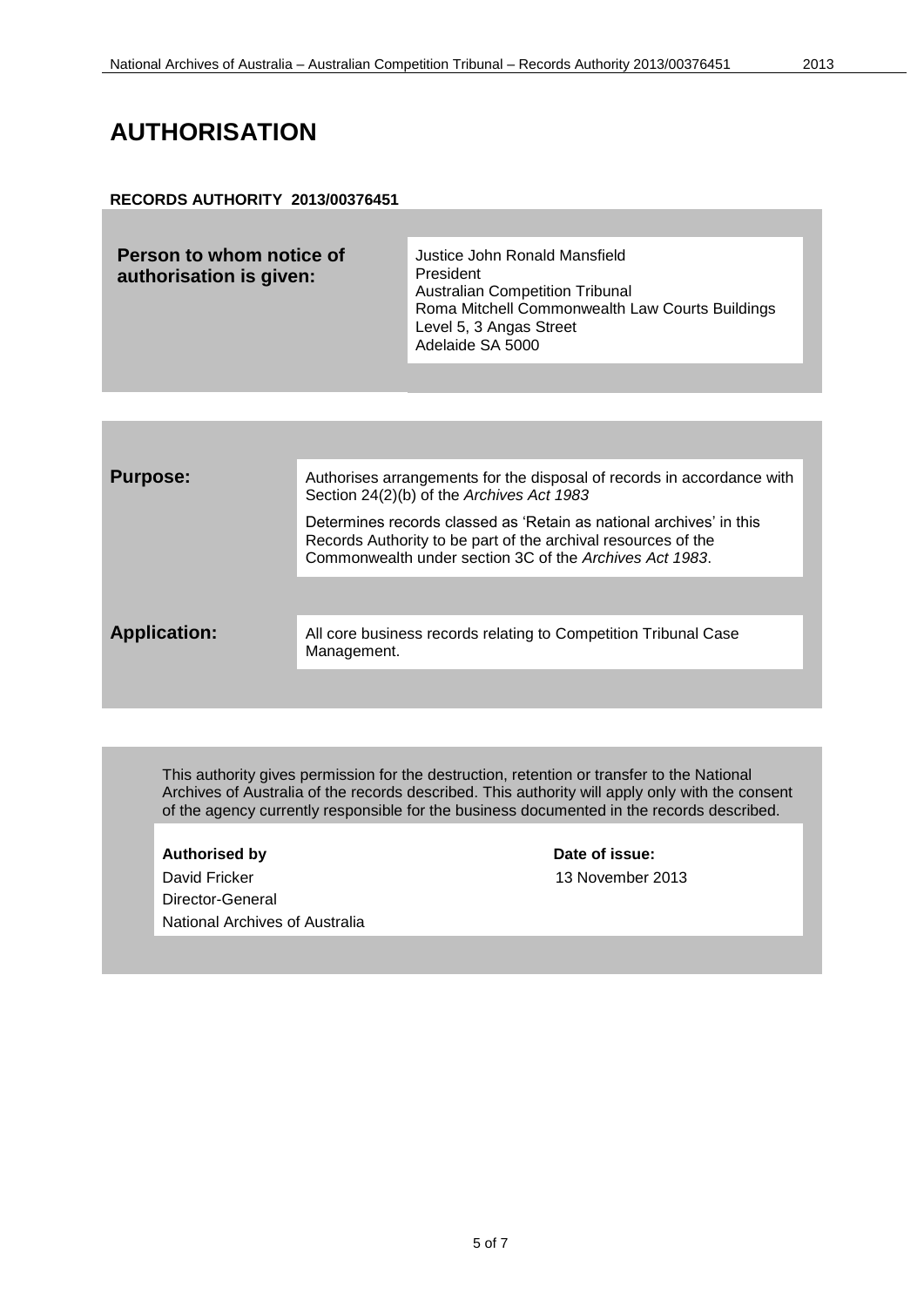### <span id="page-5-0"></span>**COMPETITION TRIBUNAL CASE MANAGEMENT**

The core business of conducting merit reviews of certain administrative decisions under competition legislation and limited merit reviews under national electricity and gas legislation, includes managing and determining cases and conducting review hearings relating to certain determinations by the Australian Competition and Consumer Commission (or equivalent); and decisions of the Minister declaring access to or regarding services of essential facilities of national significance under national electricity and gas legislation. Also includes reviews of reviewable decisions of the Australian Energy Regulator (or equivalent) and the Productivity Commission (or equivalent).

The tasks associated with this core business include:

- handling enquiries and consultations with stakeholders;
- development of practice directions;
- developing policies, procedures and guidelines;
- processing documents presented for filing, including originating applications;
- monitoring of case progress;
- document inspection arrangements;
- arranging and conducting hearings, including arranging legal, security or interpreter services;
- managing exhibits;
- reporting;
- referral of cases or matters to higher appeal bodies; and
- finalisation of cases including notifying applicants and other stakeholders.

#### *Cross References*

*For records relating to managing relationships with other tribunals, government and community stakeholders, including the provision of advice, use Tribunal Records Authority 2011/00681744 – TRIBUNAL EXTERNAL RELATIONS.*

*For records relating to establishing and managing the administration of the tribunal, including the appointment and terms and conditions of statutory appointees, and the development of tribunal policies, procedures and guidelines, use Tribunal Records Authority 2011/00681744 – TRIBUNAL MANAGEMENT AND STATUTORY APPOINTMENTS.*